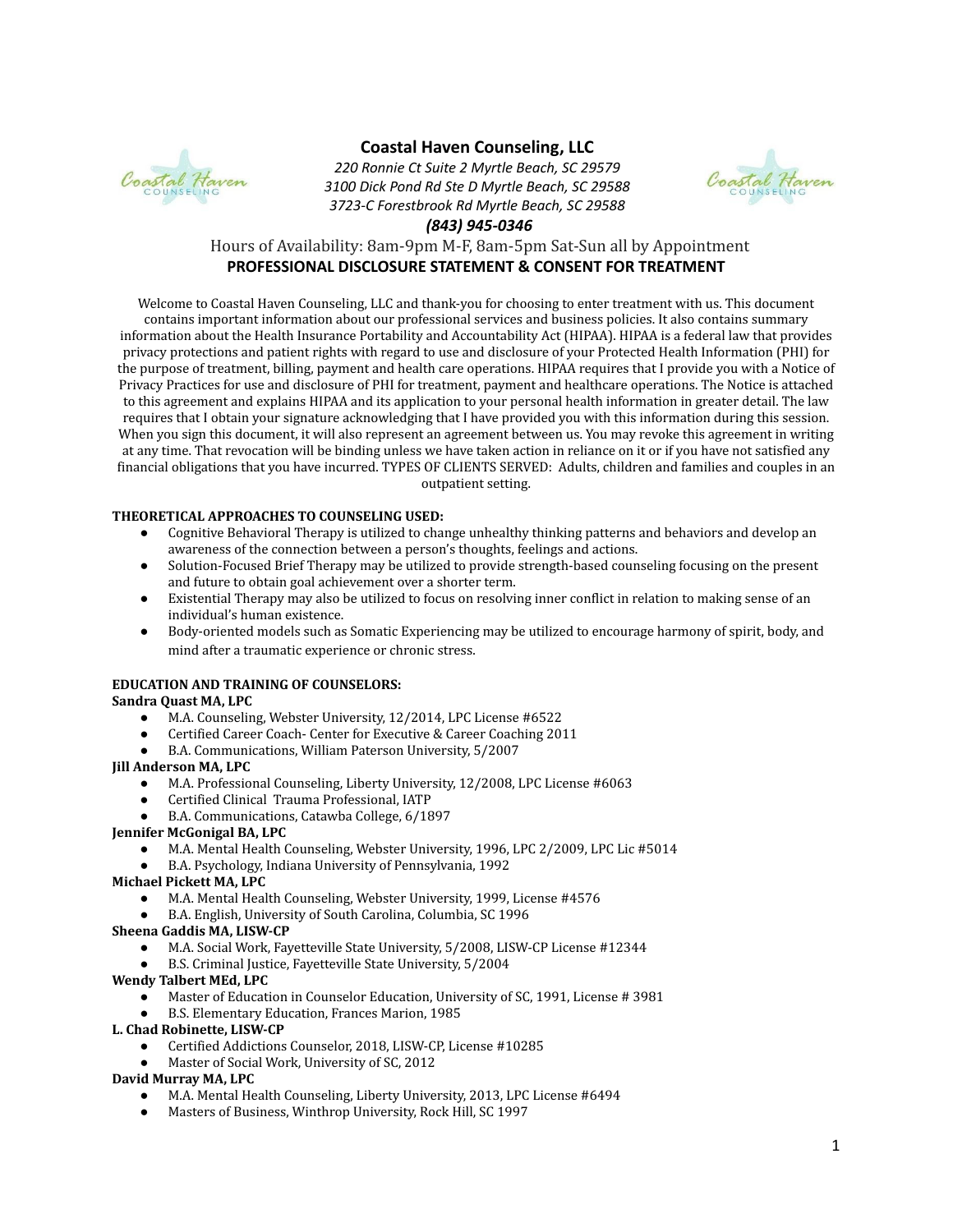● BS of Business Admin, The Citadel, Charleston, SC

#### **Debbie Jackson MSW, LISW-CP**

- Master of Social Work, WV University Morgantown, 1993, LISW-CP License #12080
- B.A. Social Work, The University of Akron, 1990

#### **Andrew Michaels MA, LPC**

- M.S. Mental Health Counseling, Long Island University/CW Post, 2015, LPC License #7232
- **●** B.A. Psychology, SUNY, 1984
- **Lindsey McFarland, MSW, LISW-CP**
	- M.S. Masters in Social Work, University of Louisville, LISW-CP License #11999
- **●** B.A. Psychology & Sociology Western Kentucky University 5/2003 Bowling Green, KY **Veronica Seitzinger, MSW, LISW-CP**
	- M.S. Masters in Social Work, University of Louisville, LISW-CP License #11999
	- **●** B.A. Psychology & Sociology Western Kentucky University 5/2003 Bowling Green, KY

#### **Gloria Burgess, MEd, LPC, LPCS**

- M.Ed. Clinical Counseling The Citadel Charleston, SC 1990, LPC License #1722, LPCS License # 2522
- **●** B.S. Psychology, Charleston Southern University 1988

#### **Barbara "Jeanne" Hardee Fairfax, LPCA Associate under supervision of Gloria Burgess, LPCS**

- Master of Arts in Education in Clinical Mental Health Counseling UNC Pembroke 2014, LPCA License #6386
- **●** B.A. Communication Studies, August 2005

**SERVICES:** Therapy is a relationship between people that works in part because of clearly defined rights and responsibilities held by each person. This framework helps to create the safety to take risks and the support to become empowered to make changes in one's life. As a client in psychotherapy, you have certain rights and responsibilities that are important for you to know about. There are also legal limitations to those rights that you should be aware of. As your therapist, we have corresponding responsibilities to you. These respective rights and responsibilities are described in the following section. Psychotherapy has both benefits and risks. Risks sometimes include experiencing uncomfortable feelings such as sadness, guilt, anxiety, anger, frustration, loneliness and helplessness. Psychotherapy often requires discussing unpleasant aspects of your life. However psychotherapy has been shown to have benefits for individuals who undertake it such as reduction in experience of discomfort and increased satisfaction in interpersonal relationships, greater interpersonal awareness and insight, increased skills for managing stress and resolutions to specific problems. There are no guarantees about outcomes. Psychotherapy requires active effort on your part. In order to be the most successful, you will have to work on things that we discuss outside of sessions. The first session and possible few subsequent sessions will involve a comprehensive assessment of your needs. We will then be able to offer some initial impressions of what our work might include. At that point we will discuss your treatment goals and create an individualized treatment plan, if you decide to continue. You should evaluate this information as well as your own assessment about whether you feel comfortable working with us. Therapy involves a commitment of time, money and effort so you should be careful about the therapist that you select. We will discuss any questions you have about interventions or procedures as they arise.

**APPOINTMENTS:** We normally conduct an initial assessment that will last for one to two sessions. During this time we will decide if we are the best fit to provide the services you need in aiding you to meet your treatment goals. This initial assessment session lasts approximately 50-60 minutes. After assessments has been completed, we usually schedule individual and/or family sessions for 50-60 minutes. Clients are generally seen weekly or more or less frequently as needed or agreed upon as medically necessary. You may discontinue treatment at any time. The time scheduled for your appointment is assigned to you and you alone. We request that you provide 24 hours of notice if you must cancel or reschedule a session. You will be charged the full appointment fee for a missed appointment if not cancelled within 24 hours for BCBS and self pay clients. It is important to note that insurance companies do not provide reimbursement for missed sessions. You are responsible for attending appointments on time, and if you are late, your appointment will still likely need to end on time.

**TERMINATION OR REFERRAL:** A client has the right to terminate services at any time by notifying us by phone or by mail, anytime for any reason. This can be done verbally or in writing. When additional counseling is needed, a referral can be made, upon request. The therapist may terminate sessions with a client if: Client is not progressing, If clients missed 3 sessions, If the therapist feels they are at risk of harm, If the client's needs are outside of the scope and specialty of the therapist, For non-payment of services in a prompt manner. **GREIVANCE AND COMPLIANT CONTACT:** South Carolina Dept of Labor, Licensing & Regulation 110 Centerview Dr. P.O. Box 11329 Columbia, SC 29211-1329 Telephone: (803) 896-4470 Fax: (803) 896-4656

**PROFESSIONAL RECORDS:** We are required to keep appropriate records of therapy services that we provide. Your clinical file consists of legal forms such as this form and your HIPAA notification form, a record of visits and payments, assessment results, individual plan of care, progress summaries, and copies of electronic communications and progress notes. These progress notes will contain enough information about you to justify treatment or support recommendations. Psychotherapy often includes discussion of sensitive and private information. Case notes include what was done in session and an accounting of treatments utilized and topics discussed. You have a right to look at your chart contents, and copies will be made available to other providers with your written consent for a fee. Your records will be maintained in a secure location in our offices. In the event of the death or incapacitation of Sandra Quast, owner of Coastal Haven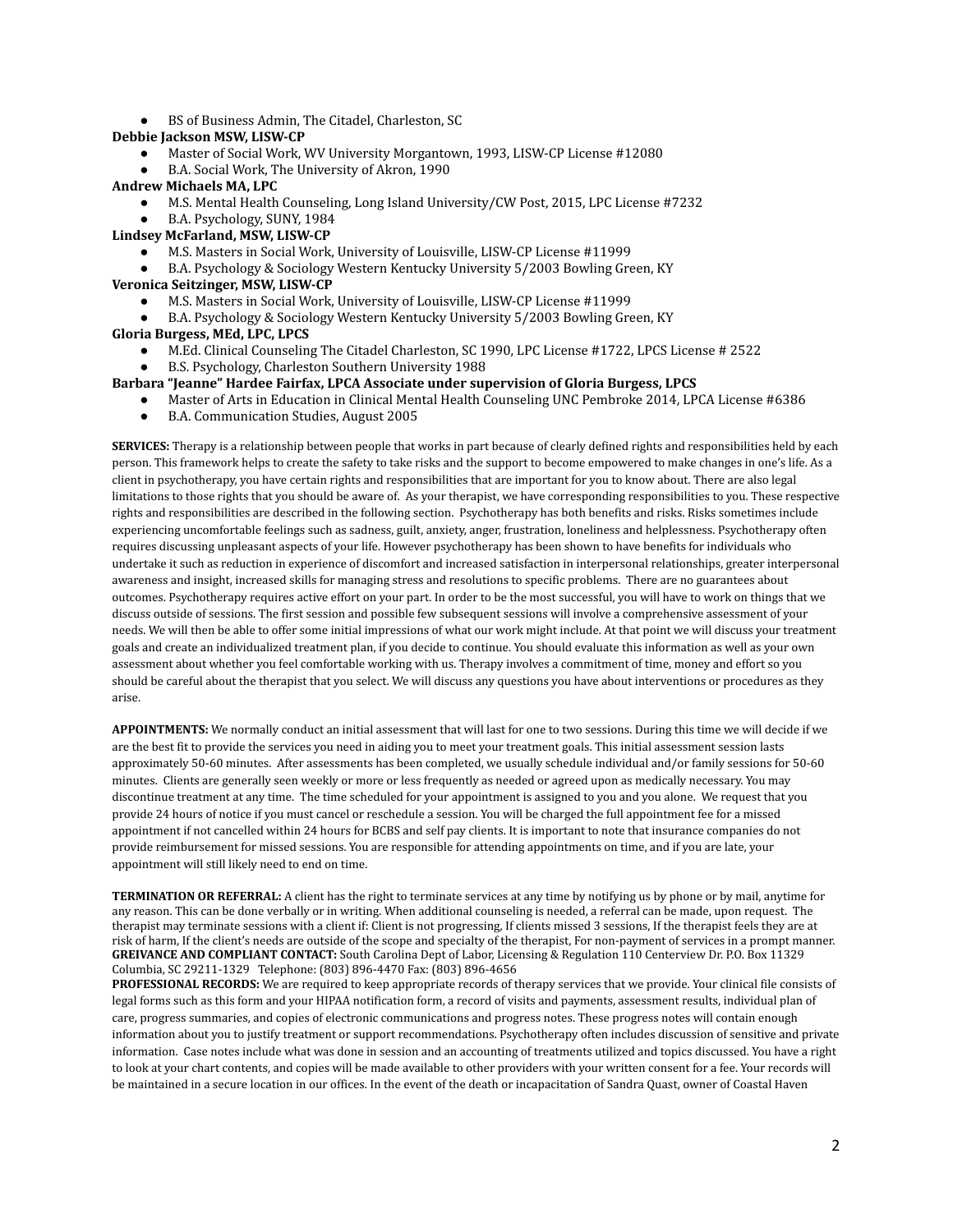Counseling, LLC, her Professional Executor as stated in her Professional will within Therapynotes.com EMR, may take control of records and contact clients to make referrals for your benefit.

**FEES:** Currently our standard fees are as follows: An initial clinical assessment is \$160. Individual or family sessions lasting 50-60 minutes are charged \$120 per session. All payments are due at the time services are rendered and can be by credit card (Visa, MasterCard, Discover or American Express) or HSA. There will be a \$35.00 fee for checks that are returned for insufficient funds. If you need your therapist to attend court related to yourself or your child/foster child there will be a fee of \$300 per hour which will be from the time the therapist leaves the office until they are able to return to the office that will be charged for this service. This is not a billable expense to insurance companies, therefore you must prepay for this service prior to your court date a retainer in the amount of \$3000, plus hourly fees if the time is beyond 10 hours. If you prefer, your therapist can prepare a letter to express their expertise regarding your court issues in lieu of attending court in person if you sign a release. This letter will be provided free of charge. If payment is not received on the day of service, a late fee of 20% will be added for unpaid fees late over 30 days, and the 20% late fee will continue to be assessed monthly until payment is received in full including late fees.

**INSURANCE:** We are on several insurance panels, which means that we are considered an "in-network provider" for those specific panels. For other insurances, we are an "out-of-network provider. "If you expect to use insurance to provide coverage for counseling services, please check your current coverage carefully. Call the phone number on the back of your insurance card and ask about your mental health benefits. Some insurance companies will pay a reduced amount toward services provided by an out-of-network provider. To check on what is covered by your insurance company, it is recommended that you ask your insurance carrier the following questions: 1. Do I have mental health benefits? 2. What is my deductible? 3. Do I have a co-insurance and a co-pay, and what are these amounts? 4. How many sessions per calendar year does my plan cover? 5. Is Coastal Haven Counseling, LLC on your list of current providers? 6. If the question to no. 5 is no, you may want to ask how much is paid for an out-of-network provider. 7. Do I need a pre-authorization number for sessions to be covered? 8. Is family therapy covered on my plan? If you exceed the amount of sessions that are covered or deemed medically necessary then we must discuss options of paying out of pocket or sessions or discontinuing therapy. Remember that you are responsible for full payment of fees due by the date of services. We no longer accept dual insurances (a client having more than one insurance plan at a time).

**CONFIDENTALITY:** The confidentiality of all communications between a client and a therapist is generally protected by law and us as your therapists cannot and will not tell anyone else what you have discussed or even that you are in counseling services without your written permission. In most situations we can only release information about your treatment to others if you sign a written authorization form that meets certain legal requirements imposed by HIPAA. With the exception of certain situations described below, you have the right to confidentiality of your therapy. You may request that information be shared with whomever you choose and you may revoke that permission at any time. There are some exceptions to confidentiality in which we are legally bound to take action even though that requires revealing some information about a client's treatment. If at all possible, we will make every effort to attempt to inform you when these will have to be put into effect. The legal exceptions to confidentiality include but are not limited to the following: 1. If there is good reason to believe you are threatening serious bodily harm to yourself or others. If we believe a client is threatening serious bodily harm to another we may be required to take protective action which may include notifying the potential victim, notifying the police or seeking appropriate hospitalization. If a client threatens to harm him/herself or another we may be required to seek hospitalization for the client or contact family members or others who can provide protection. 2. If there is good reason to suspect or evidence of abuse or neglect toward children, the elderly or disabled persons. In such a situation, we are required by law to file a report with the appropriate state agency. 3. In response to a court order or where otherwise required by law. 4. To the extent necessary to make a claim on delinquent accounts via a collection agency. 5. To the extent necessary for emergency medical care to be rendered. 6. When your insurance company is involved, such as making a claim, insurance audits, case reviews or appeals. 7. In a natural disaster whereby protected records may be exposed. 8. For professional supervision consultation purposes. **Policy on restraints and seclusion:** We do not use restraints or seclusion interventions in this practice. If someone on the premises believes their physical safety to be threatened, the police will be called and a report made. **CONFIDENTIALITY OF E-MAIL, CELL PHONE, TEXT AND FAXES COMMUNICATION:** It is very important to be aware that email or cell phone communication or texting can be relatively easily accessed by unauthorized people and hence the privacy and confidentiality of such communication can be compromised. E-mails in particular are vulnerable to such unauthorized access due to the fact that servers have unlimited and direct access to all emails that may go through them. Faxes can easily be sent erroneously to the wrong address. Please notify us at the beginning of treatment if you decide to avoid or limit in any way the use of all of the above mentioned communication devices. Please do not use e-mail or faxes in the case of an emergency.

**CONSENT FOR TREATMENT:** Client acknowledges that I have received, have read or have had read to me (if requested), and understand information provided to me about the therapy I am considering and have asked and had answered any questions regarding treatment. I do hereby seek and consent to take part in the treatment by the therapist named below. I understand that developing a treatment plan with this therapist and regularly reviewing our work toward meeting the treatment goals are in my best interest. I agree to play an active role in this process. I understand that no promises have been made as to the results of the treatment or any of the procedures provided by this therapist. I understand sexual and/or romantic counselor interactions or relationships with current clients, their romantic partners, or their family members are prohibited. (American Counseling Association Code of Ethics, 2014; A.5.a) I am aware that I may stop my treatment with this therapist at any time. The only services that I will be responsible for paying are the services that I have already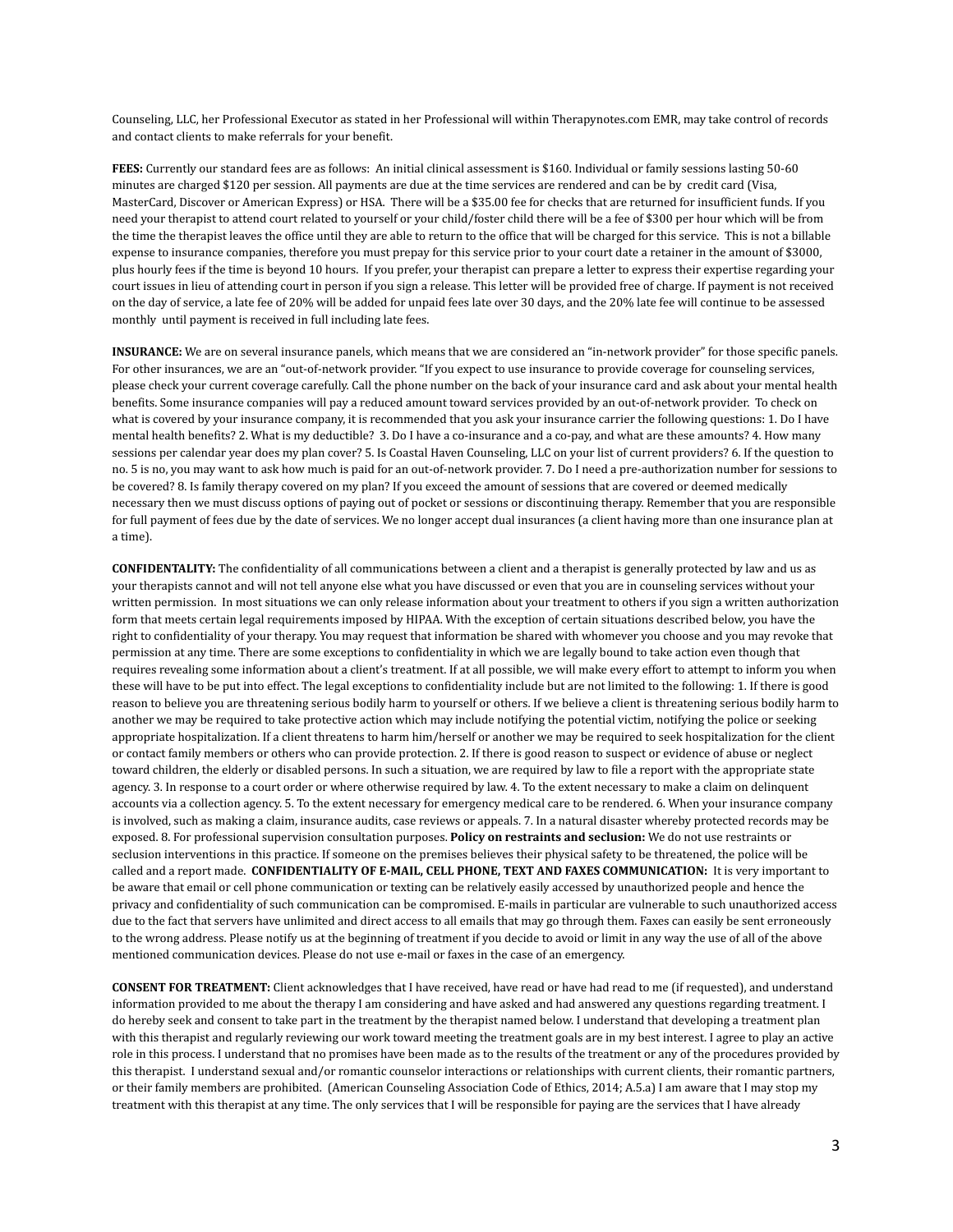received. I understand that I may lose other services or may have to deal with other consequences if I stop treatment. I know that I must cancel a scheduled appointment within at least 24 hours before the time of the appointment. I understand that if I do not cancel or come to a scheduled appointment, I will be charged for that appointment. I am aware that a third party payer/insurance company may be given information about the types, costs, dates and providers of any services I receive. This form authorizes Coastal Haven Counseling, LLC and contracted therapists to release information from my/the patient's records maintained while I was treated by this provider. This information may include but is not limited to intake summaries, clinical records, summaries, treatment plans, diagnoses, progress, recommendations, discharge summaries and other clinical documents. HIV- related information and drug and alcohol information contained in these records will be released in these records under this consent unless indicated here. \_\_\_\_\_ do not release. This information may be sent to a third party payer or its agents and is needed for the following purposes: -Receiving health insurance benefits, reimbursements, payments for services and other similar services. Re-disclosure or re- transfer of these records is expressly prohibited and such re-disclosure may subject you to civil and criminal liability. Federal and State laws restrict the use of the information to criminally investigate or prosecute any alcohol or drug abuse patient.

My signature below authorizes the payment directly to Coastal Haven Counseling, LLC of benefits payable under our policy. I understand that such payments will be credited to my account with this provider. I further understand that I am financially responsible to this provider for charges not covered or reimbursed by my policy, up to the fee the provider has agreed to accept. I affirm that everything in this form that was not clear has been explained to my satisfaction.

**TeleHealth /TeleTherapy** involves the use of electronic communications to enable health care providers to continue to treat clients with mental health counseling at a distance. **Expected Benefits:** Improved access to mental health care by enabling a patient to remain in his/her home or at a remote private setting while conducting counseling sessions with their therapist. **Possible Risks:** As with any mental health procedure, there are potential risks associated with the use of telehealth/teletherapy. These risks include, but may not be limited to: In rare instances, security protocols could fail, causing a breach of privacy of personal private information. We utilize a HIPAA compliant platform for telehealth https://doxy.me to address this concern as best as possible.

#### **Informed Consent for Telehealth: By signing this form, I understand the following:**

1. I understand that the laws that protect privacy and the confidentiality of mental health information also apply to TeleHealth/TeleTherapy, and that no information obtained in the use of TeleHealth/TeleTherapy which identifies me will be disclosed to other entities without my consent.

2. I understand that I have the right to withhold or withdraw my consent to the use of TeleHealth/TeleTherapy in the course of my care at any time, without affecting my right to future care or treatment.

3. I understand that I have the right to all information obtained in the course of a TeleHealth/TeleTherapy.

4. I understand that a variety of alternative methods of therapy care may be available to me, and that I may choose one or more of these at any time. My therapist has explained the alternatives to my satisfaction.

5. I understand that TeleHealth/TeleTherapy may involve electronic communication of my personal mental health information.

6. I understand that it is my option to inform my therapist of electronic interactions regarding my care that I may have with other healthcare providers.

7. I understand that I may expect the anticipated benefits from the use of TeleHealth/TeleTherapy in my care, but that no results can be guaranteed or assured.

**Patient Consent To The Use of TeleHealth/TeleTherapy**: I have read and understand the information provided above regarding TeleHealth/TeleTherapy, have discussed it with my therapist or such assistants as may be designated, and all of my questions have been answered to my satisfaction. I hereby give my informed consent for the use of TeleHealth/TeleTherapy in my mental health care. I hereby authorize my therapist at Coastal Haven Counseling, LLC to use TeleHealth/TeleTherapy in the course of my diagnosis and treatment. For questions or to reach us, our phone number is 843-945-0346 and our email address is [coastalhavencounseling@gmail.com](mailto:coastalhavencounseling@gmail.com).

**YOUR INFORMATION. YOUR RIGHTS. OUR RESPONSIBITLIES:** This notice describes how medical information about you may be used and disclosed and how you can get access to this information. Please review it carefully. **YOUR RIGHTS** When it comes to your health information, you have certain rights. This section explains your rights and some of our responsibilities to help you. You can ask to see or get an electronic or paper copy of your medical record and other health information we have about you. We will provide a copy or a summary of your health information, usually within 30 days of your request. We may charge a reasonable, cost-based fee. You can ask us to correct health information about you that you think is incorrect or incomplete. We may say "no" to your request, but we'll tell you why in writing within 60 days. You can ask us to contact you in a specific way (for example, home or office phone) or to send mail to a different address. You can ask us not to use or share certain health information for treatment, payment, or our operations. We are not required to agree to your request, and we may say "no" if it would affect your care. If you pay for a service or health care item out-of-pocket in full, you can ask us not to share that information for the purpose of payment or our operations with your health insurer. We will say "yes" unless a law requires us to share that information. You can ask for an accounting of the times we've shared your health information for six years prior to the date you ask, who we shared it with, and why. We will include all the disclosures except for those about treatment, payment, and health care operations, and certain other disclosures (such as any you asked us to make). We'll provide one accounting a year for free but will charge a reasonable, cost-based fee if you ask for another one within 12 months. You can ask for a paper copy of this notice at any time, even if you have agreed to receive the notice electronically. We will provide you with a paper copy promptly. If you have given someone medical power of attorney or if someone is your legal guardian, that person can exercise your rights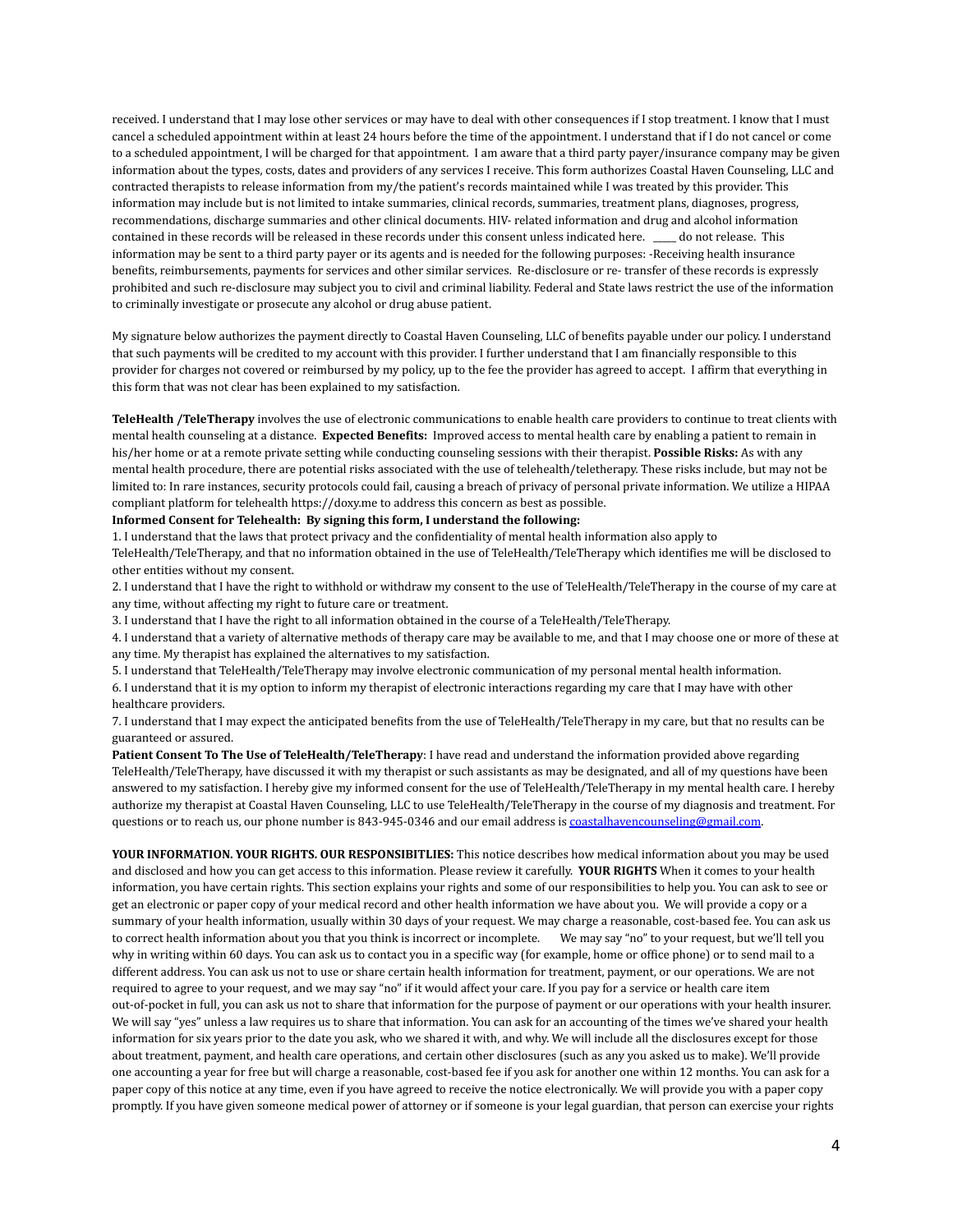and make choices about your health information. We will make sure the person has this authority and can act for you before we take any action. File a complaint if you feel your rights are violated. You can complain if you feel we have violated your rights by contacting us using the information on page 1. You can file a complaint with the U.S. Department of Health and Human Services Office for Civil Rights by sending a letter to 200 Independence Avenue, S.W., Washington, D.C. 20201, calling 1-877-696-6775, or visiting www.hhs.gov/ocr/privacy/hipaa/complaints/. We will not retaliate against you for filing a complaint. **YOUR CHOICES** For certain health information, you can tell us your choices about what we share. If you have a clear preference for how we share your information in the situations described below, talk to us. Tell us what you want us to do, and we will follow your instructions. In these cases, you have both the right and choice to tell us to: Share information with your family, close friends, or others involved in your care. Share information in a disaster relief situation. If you are not able to tell us your preference, for example if you are unconscious, we may go ahead and share your information if we believe it is in your best interest. We may also share your information when needed to lessen a serious and imminent threat to health or safety.

In these cases we never share your information unless you give us written permission: Marketing purposes, Sale of your information, **OUR USES AND DISCLOSURES** How do we typically use or share your health information? We typically use or share your health information in the following ways: We can use your health information and share it with other professionals who are treating you. For example: A doctor treating you for an injury asks another doctor about your overall health condition. To run our organization. We can use and share your health information to run our practice, improve your care, and contact you when necessary. Example: We use health information about you to manage your treatment and services. To bill for our services. We can use and share your health information to bill and get payment from health plans or other entities. Example: We give information about you to your health insurance plan so it will pay for your services. How else can we use or share your health information? We are allowed or required to share your information in other ways – usually in ways that contribute to the public good, such as public health and research. We have to meet many conditions in the law before we can share your information for these purposes. For more information see:

ww.hhs.gov/ocr/privacy/hipaa/understanding/consumers/index.html. To help with public health and safety issues. We can share health information about you for certain situations such as: •Preventing disease, •Reporting suspected abuse, neglect, or domestic violence, •Preventing or reducing a serious threat to anyone's health or safety. We can use or share your information for health research. To comply with the law. We will share information about you if state or federal laws require it, including with the Department of Health and Human Services if it wants to see that we're complying with federal privacy law. To work with a medical examiner or funeral director. We can share health information with a coroner, medical examiner, or funeral director when an individual dies. To address workers' compensation, law enforcement, SSI, disability and other government requests. We can use or share health information about you: For workers' compensation claims, For law enforcement purposes or with a law enforcement official, For special government functions such as military or national security and presidential protective services, To respond to lawsuits and legal actions. We can share health information about you in response to a court or administrative order, or in response to a subpoena.

**OUR RESPONSIBILITIES**: We are required by law to maintain the privacy and security of your protected health information. We will let you know promptly if a breach occurs that may have compromised the privacy or security of your information. We must follow the duties and privacy practices described in this notice and give you a copy of it. We will not use or share your information other than as described here unless you tell us we can in writing. If you tell us we can, you may change your mind at any time. Let us know in writing if you change your mind. For more information see: www.hhs.gov/ocr/privacy/hipaa/understanding/consumers/noticepp.html. **Changes to the Terms of this Notice:** We can change the terms of this notice, and the changes will apply to all information we have about you. The new notice will be available upon request, in our office, and on our website. Other Instructions for Notice: • Effective Date of this Notice – 3/1/2017 • Name or title of the privacy official Sandra Quast, MA, LPC (843) 945-0346. The Privacy Rule requires therapists to describe any state or other laws that require greater limits on disclosures. For example, "We will never share any substance abuse treatment records without your written permission. If your entity is part of an OHCA (organized health care arrangement) that has agreed to a joint notice, use this space to inform your patients of how you share information within the OHCA (such as for treatment, payment, and operations related to the OHCA). Also, describe the other entities covered by this notice and their service locations. For example, "This notice applies to Sandra Quast, LPC, Coastal Haven Counseling, LLC and other practitioners enrolled as private contract labor under group entity. **NOTICE OF PRIVACY PRACTICES of COASTAL HAVEN COUNSELING, LLC:** Effective date: March 1, 2017 *THIS NOTICE DESCRIBES* HOW MEDICAL INFORMATION ABOUT YOU MAY BE USED AND DISCLOSED AND HOW YOU CAN GET ACCESS TO THIS INFORMATION. *PLEASE READ IT CAREFULLY.* This practice provides many types of services, such as individual, family and group counseling sessions, referrals to treatment services and communication with the courts. Information about you must be collected to provide these services. Information collected about you and your health is private. We are required to protect this information by Federal and State law. This information is called "protected health information" and referred to as PHI. This Notice of Privacy Practices tells you how protected information about your health may be used or disclosed in the normal course of business. Not all situations will be described. We will always disclose only the minimum amount of PHI necessary. I agree to follow these policies. However, if there is a need to change these policies you will be notified of any changes. Your Protected Health Information may be Used and Disclosed without Your Authorization. For Safety- If you are considered to be a threat to yourself or others or if a minor, disabled or elderly if you are being hurt. For payment: PHI may be disclosed to obtain payment, or as required by law and for law enforcement. PHI will be used or disclosed when required or permitted by federal or state law or by a court order. For abuse reports and investigations: I am required to report and disclose any PHI that indicates child abuse. To avoid harm: I may disclose PHI to law enforcement in order to avoid a serious threat to the health and safety of a person or the public. In an emergency or for reasons of national security: For example, if you fell and were unconscious, I would tell an EMT what I knew about your medical condition even if I were not able to get your consent. **Other Uses and Disclosures**